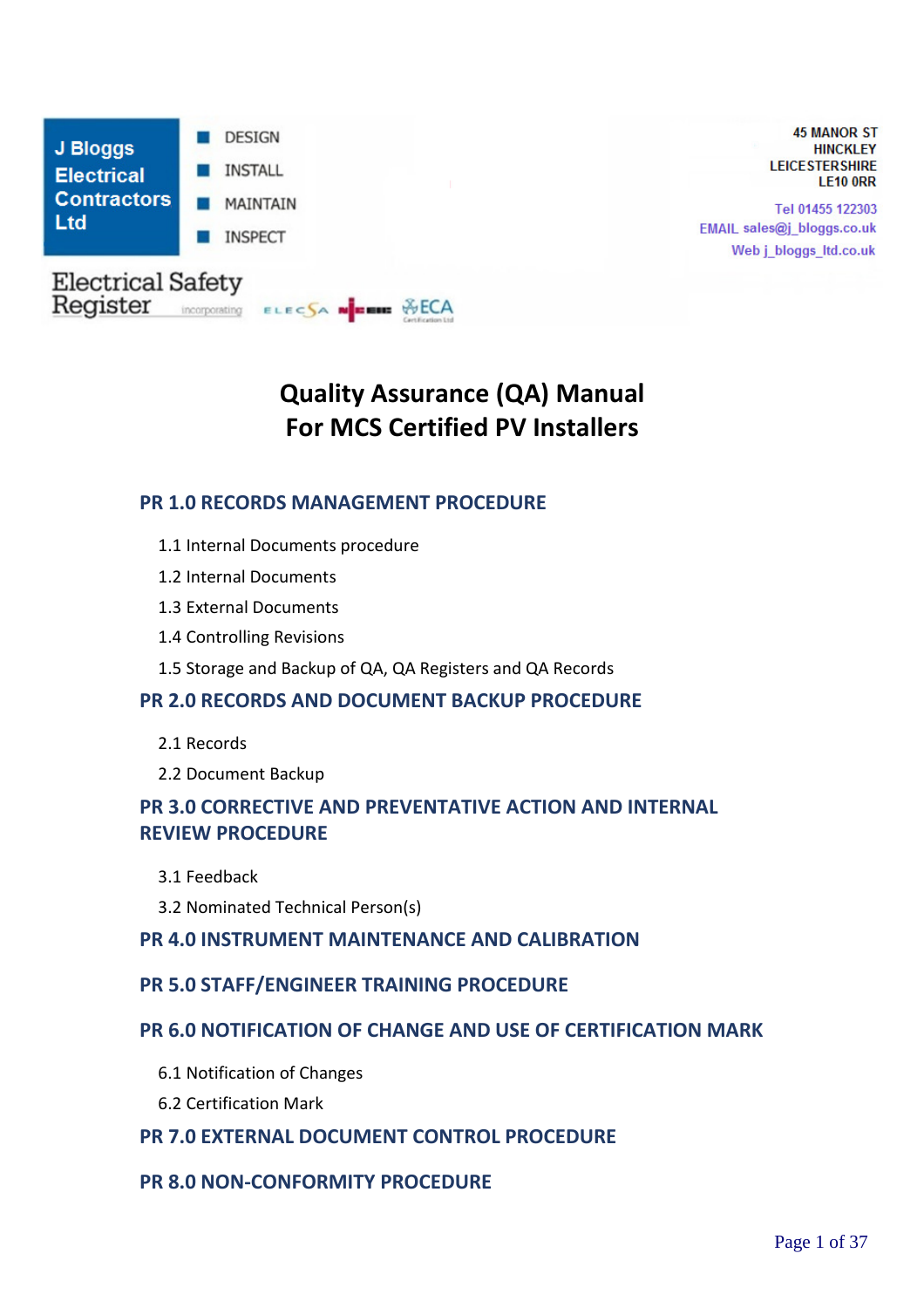|                          | Version             |        |
|--------------------------|---------------------|--------|
| <b>Your Company Name</b> | Rev Date 22/03/2017 |        |
|                          | Page                | 2 of 2 |

## **PR 9.0 SUPPLIERS PROCEDURE**

## **PR 10.0 PURCHASE OF GOODS PROCEDURE**

- **PR 11.0 GOODS RECEIVED PROCEDURE**
- **PR 12.0 NEW PRODUCT AND MATERIALS PROCEDURE**

## **PR 13.0 NON-CONFORMING PRODUCTS**

- 13.1 Recording
- 13.2 Goods Received

## **PR 14.0 CUSTOMER REQUIREMENTS AND CONTRACTS PROCEDURES**

- 14.1 Enquiries
- 14.2 Surveys and Site Visits
- 14.3 Planning Control
- 14.4 Design and Issuing Contracts
- 14.5 Orders Received Outside the Time Limit
- 14.6 Deposits and RECC

## **PR 15.0 CUSTOMER CONTRACT REVIEW & INSTALLATION PROCEDURE**

- 15.1 Contract Review
- 15.2 Installation
- **PR 16.0 SUB-CONTRACTOR PROCEDURE**

## **PR 17.0 CUSTOMER VARIATION OF CONTRACT PROCEDURE**

- **PR 18.0 SALES INVOICING PROCEDURE**
- **PR 19.0 CUSTOMER COMPLAINTS PROCEDURE**
- **PR 20.0 COMMISSIONING AND HAND OVER PROCEDURE**

## **PR 21.0 COMPANY HEALTH AND SAFETY POLICY STATEMENT**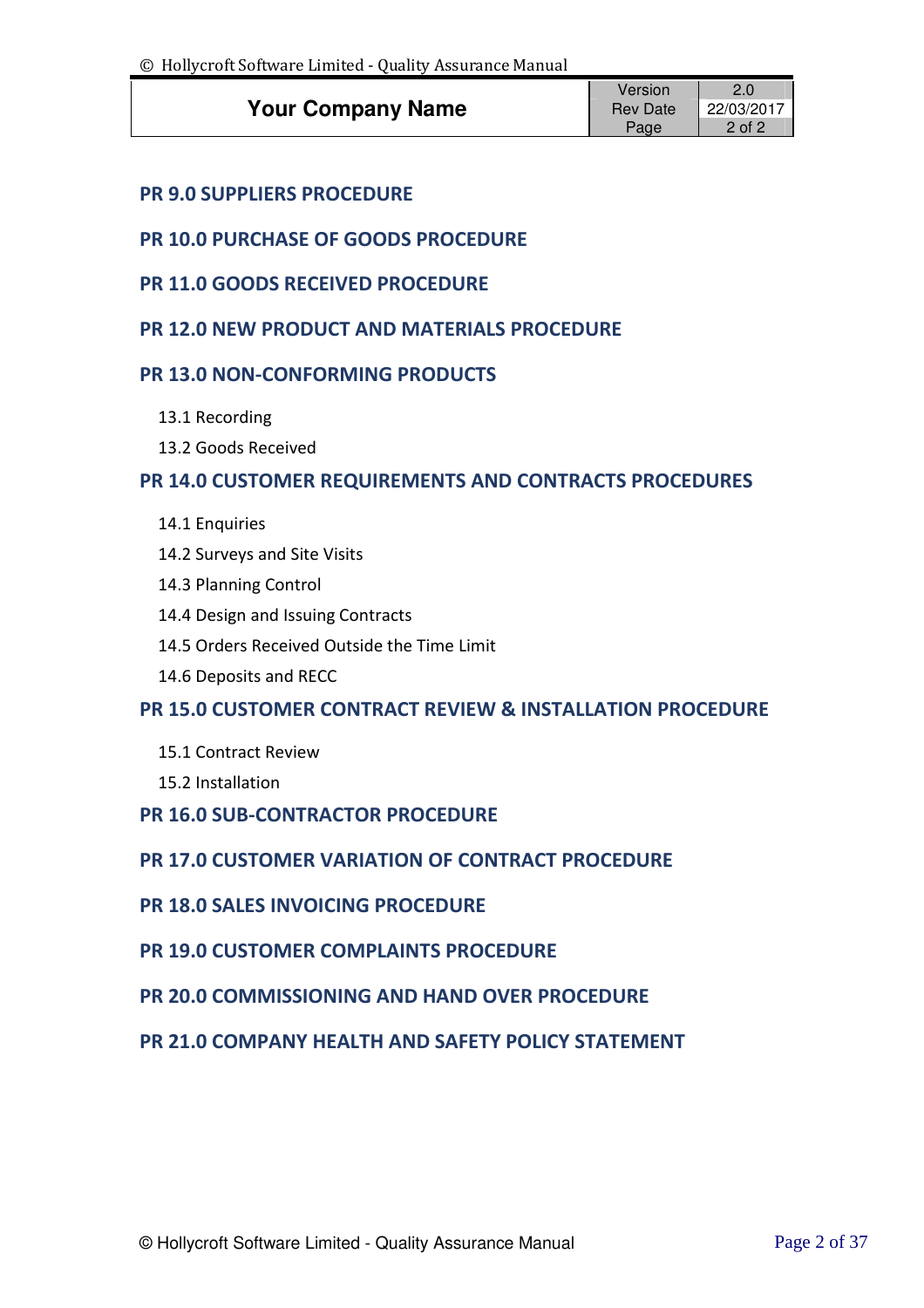## **Quality Management Statement**

**Your Company Name is committed to providing high quality products, effective project management and outstanding customer service.**

Our Solar PV Installations will be designed and built to meet the agreed specifications.

This includes ensuring that we meet and exceed our MCS and RECC regulations and standards.

Your Company Name operates a quality management system (Hollycroft Software QA Manual) to ensure that we deliver consistent high quality. The QA Manual encompasses a series of quality control documents which will ensure that the delivered product and service meets our quality standards.

Your Company Name take full responsibility for ensuring effective quality management on all its Solar Installation Projects.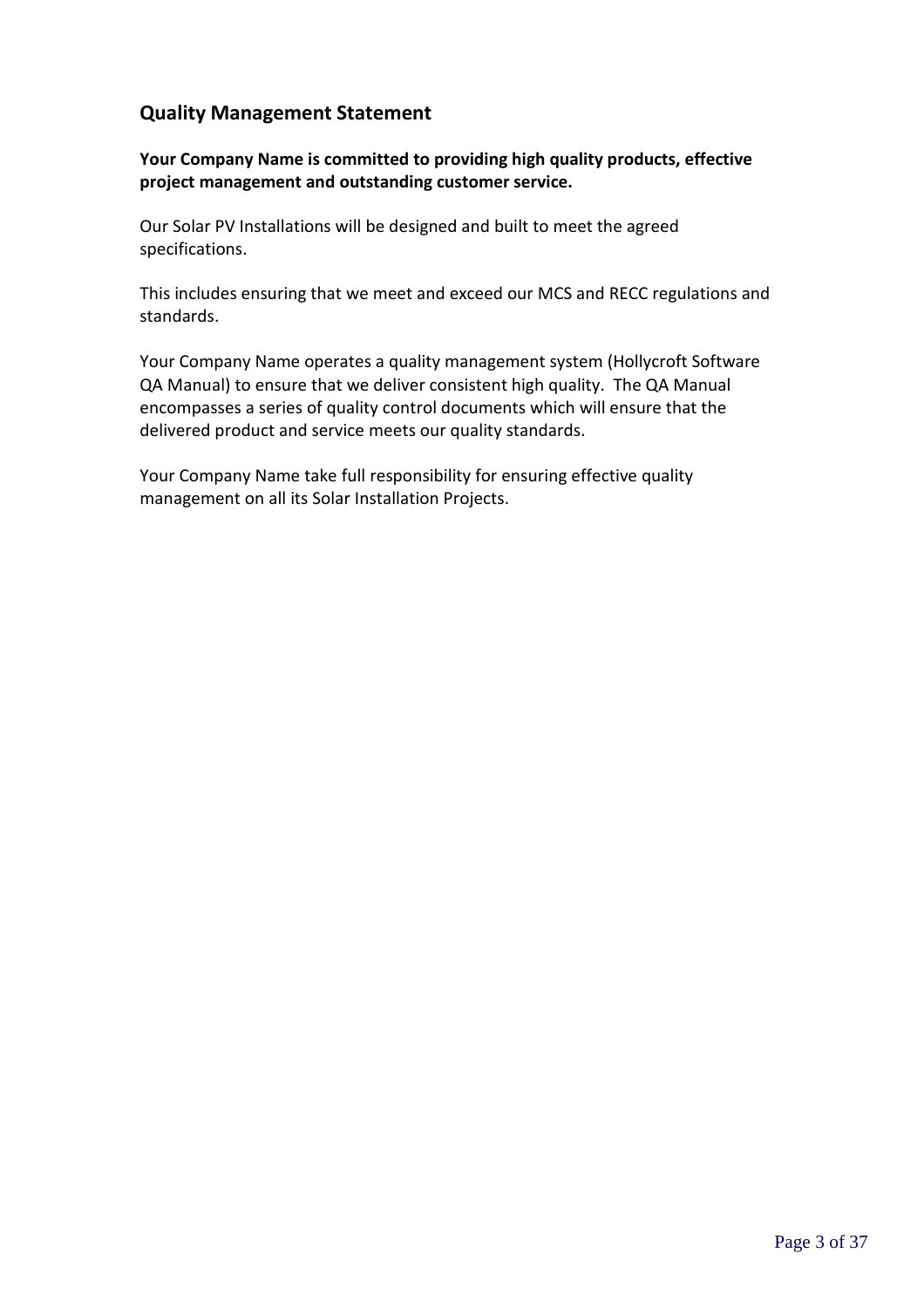## **PR 1.0 RECORDS MANAGEMENT PROCEDURE**

#### **1.1 Internal Documents procedure**

Our company uses the Hollycroft Software Limited Quality Assurance Manual for recording and storing documents and records according to MCS standards.

Our company procedures are recorded in this document and each procedure is numbered and preceded with PR. $<sup>1</sup>$ </sup>

Our procedures may be updated (and added to) subject to internal review to adopt required or recommended changes to methods and operations.

The changes may be due to revisions in the standards, recommended preventative measures, or improvements in operations prompted by experience. In this way the company will be able to constantly improve the quality of its service as a by-product of the day to day running of the company.

#### **1.2 Internal Documents**

 $\overline{a}$ 

The QA manual provides a sub set of documents for recording lists or registers of required information. These documents are numbered and preceded with L, and are listed below:

| ID              | <b>Title</b>                           | <b>Pages</b> | Rev | <b>Authorised by</b> | <b>Issued to</b> |
|-----------------|----------------------------------------|--------------|-----|----------------------|------------------|
| L <sub>01</sub> | Review of Company Roles and            | 1            | 1.0 |                      | All staff        |
|                 | Responsibilities                       |              |     |                      |                  |
| L <sub>02</sub> | <b>Instrument Calibration Register</b> | 1            | 1.0 |                      | All staff        |
| L <sub>03</sub> | <b>Staff Training Register</b>         | 1            | 1.0 |                      | All staff        |
| L <sub>04</sub> | Manufacturer Document List             | 1            | 1.0 |                      | All staff        |
| L <sub>05</sub> | Required Guides and Standards List     | 3            | 1.0 |                      | All staff        |
| L06             | Approved Suppliers Register            | 1            | 1.0 |                      | All staff        |
| L07             | Non-Conformity Register                | 1            | 1.0 |                      | All staff        |
| LO <sub>8</sub> | <b>Customer Complaints Register</b>    | 1            | 1.0 |                      | All staff        |
| L <sub>09</sub> | Job List                               |              | 1.0 |                      | All staff        |
| L10             | Purchase Order list                    | 1            | 1.0 |                      | All staff        |
| L11             | Sub-Contractor List                    | 1            | 1.0 |                      | All staff        |
| L12             | Diary of Internal Review Meetings      |              | 1.0 |                      | All staff        |

All the above lists are stored in Microsoft Word format (or Excel for L03) on our secure Dropbox online storage service in /solar pv/QA System/Registers

 $1$  Note: If reading this document on computer, Microsoft Word's FIND menu option will allow for quick searches of this document for particular words or phrases.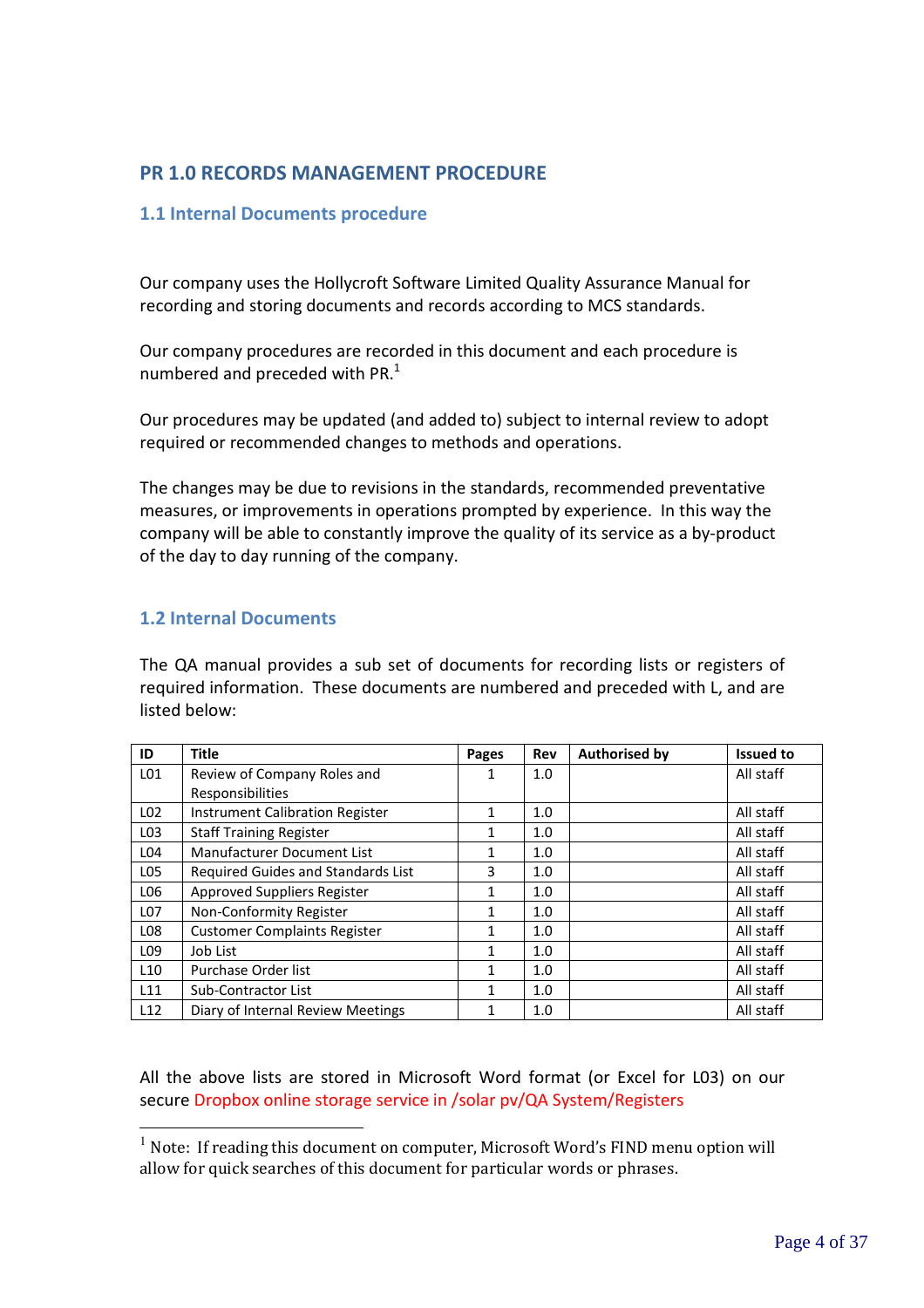#### *Note: Please amend above storage option as required.*

The QA manual also provides a subset of record sheets that integrate with the above lists/registers to provide more detailed information on occurrences, events and required data. These documents are numbered and preceded with R, and are listed below:

| ID               | Title                                | Pages | Rev | <b>Authorised by</b> | <b>Issued to</b> |
|------------------|--------------------------------------|-------|-----|----------------------|------------------|
| <b>R01</b>       | Job Sheet                            |       | 1.0 |                      | All staff        |
| <b>R02</b>       | Variation to Project                 |       | 1.0 |                      | All staff        |
| R <sub>0</sub> 3 | <b>Sub-Contractor Record</b>         |       | 1.0 |                      | All staff        |
| <b>R04</b>       | <b>Meeting Minutes</b>               |       | 1.0 |                      | All staff        |
| <b>R05</b>       | <b>Formal Sub-Contract Agreement</b> |       | 1.0 |                      | All staff        |
| <b>R06</b>       | <b>Customer Complaints Record</b>    |       | 1.0 |                      | All staff        |
|                  | sheet                                |       |     |                      |                  |

All the above lists are stored in Microsoft Word format on our secure Dropbox online storage service in /solar pv/QA System/Records

*Note: Please amend above storage option as required.*

#### **1.3 External Documents**

The QA manual contains a range of forms that may be made available to the client on request or that will be supplied as a part of the quote, design and/or handover process. These documents, numbered and preceded with F, are listed below:

| ID               | <b>Title</b>                           | Pages                    | Rev          | <b>Authorised by</b> | <b>Issued to</b> |
|------------------|----------------------------------------|--------------------------|--------------|----------------------|------------------|
| F01              | Renewable Energy System Enquiry        |                          | 1            |                      | All staff        |
|                  | Form                                   |                          |              |                      |                  |
| F <sub>02</sub>  | Solar Survey Form                      | $\mathfrak{p}$           | 1            |                      | All staff        |
| F <sub>0</sub> 3 | Solar PV Calculator                    | 1                        | 1            |                      | All staff        |
| F04              | <b>Customer Order Quotation</b>        | $\overline{\phantom{a}}$ | 1            |                      | All staff        |
| <b>F05</b>       | Feed-in Tariff Table                   | 1                        | $\mathbf{1}$ |                      | All staff        |
| F <sub>06</sub>  | PV Model Design Sheet                  | 1                        | 1            |                      | All staff        |
| F07              | <b>Solar Schematic Tool</b>            | 1                        | 1            |                      | All staff        |
| <b>F08</b>       | PV Array Test Result Form              | 1                        | 1            |                      | All staff        |
| F <sub>09</sub>  | PV Installation Check List             | 1                        | 1            |                      | All staff        |
| F <sub>10</sub>  | PV System Verification Form            | $\mathbf{1}$             | 1            |                      | All staff        |
| F11              | <b>Customer Hand Over Certificate</b>  | 1                        | 1            |                      | All staff        |
| F <sub>12</sub>  | <b>SSEG Installation Commissioning</b> | 1                        | 1            |                      | All staff        |
|                  | <b>Confirmation Form</b>               |                          |              |                      |                  |
| F <sub>13</sub>  | Hand over pack - Word 2003 Version     | 15                       | 1            |                      | All staff        |
| F14              | Hand over pack - Word 2007 / 2010      | 15                       | 1            |                      | All staff        |
|                  | Version                                |                          |              |                      |                  |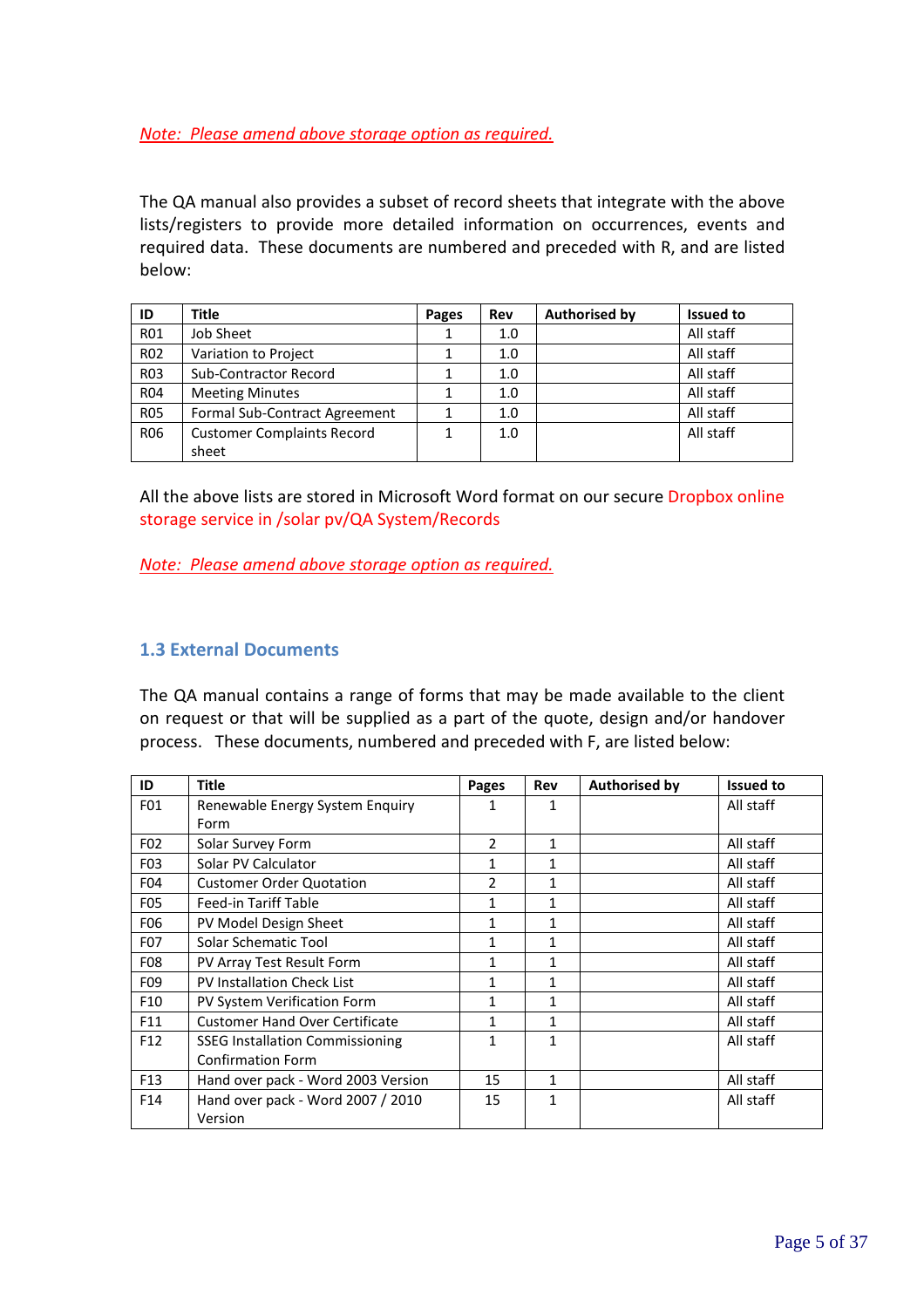All the above lists are stored in Microsoft Word and Excel format on our secure Dropbox online storage service in /solar pv/Contracts/Customer postcode surname

#### *Note: Please amend above storage option as required.*

All of the QA manual documents are designed wherever possible to be inclusive of BS, ECA and MCS information, records and data requirements. All staff will endeavour to complete every field on each list, record and form where applicable.

All relevant documents will be updated on a day to day basis when required.

#### **1.4 Controlling Revisions**

Any changes to the electronic version of the QA manual or accompanying lists, records and forms, will require that the revision date and version number be amended in the master document and previous versions be removed from the master folder to a backup folder.

#### **1.5 Storage and Backup of QA, QA Registers and QA Records**

All QA records will be stored electronically on local PC/Server and backed up a minimum of every 7 days to a cloud based system or other offsite storage.

Records will be held electronically for a minimum of 10 years.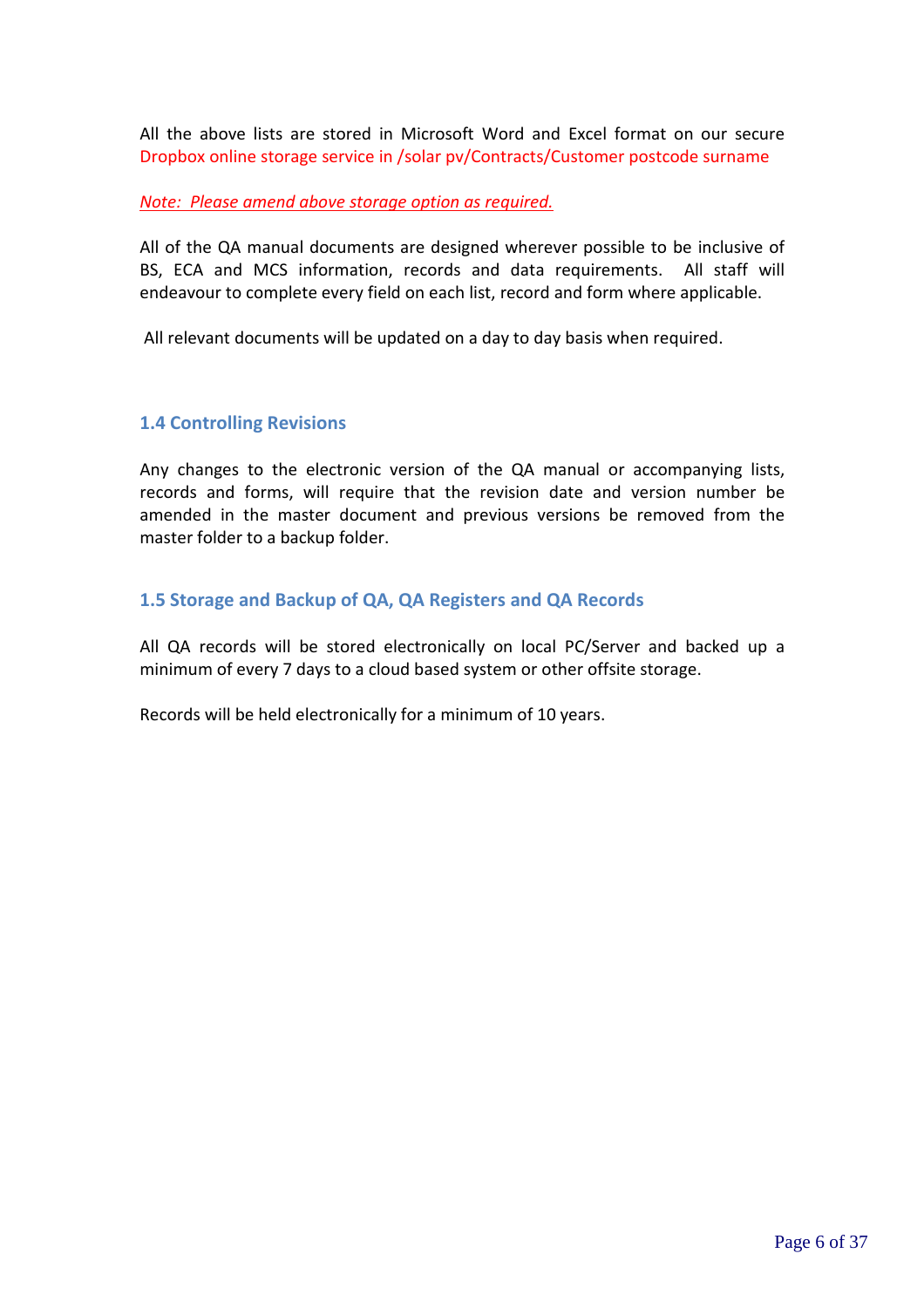## **PR 2.0 RECORDS AND DOCUMENT BACKUP PROCEDURE**

#### **2.1 Records**

The company will maintain an paper based file for each installation.

A contract file will include:

- a) Survey Form
- b) Testing Form(s)
- c) Commissioning form(s)
- d) Purchase invoices
- e) Sales invoice
- f) Contract documents
- g) Warranties
- h) Manufacturer manuals (or reference to electronic copies)
- i) Job sheets
- j) Calculations
- k) Quotation
- l) BS7671 certificate
- m) Servicing recommendations
- n) Any other relevant hand over pack information.
- o) Records identifying the individuals involved with the installation as defined in MCS 025

The company will keep records related to installation and inspection for seven years, from final completion of installation.

#### **2.2 Document Backup**

The company will ensure that all data is backed up off site to avoid data loss by fire, theft or system failure.

- a) Paper records will be kept of all installations.
- b) Electronic copies of records will be stored on the company's main PC/server.
- c) Electronic copies of records will be backed up to a cloud based system at a minimum of every 7 days.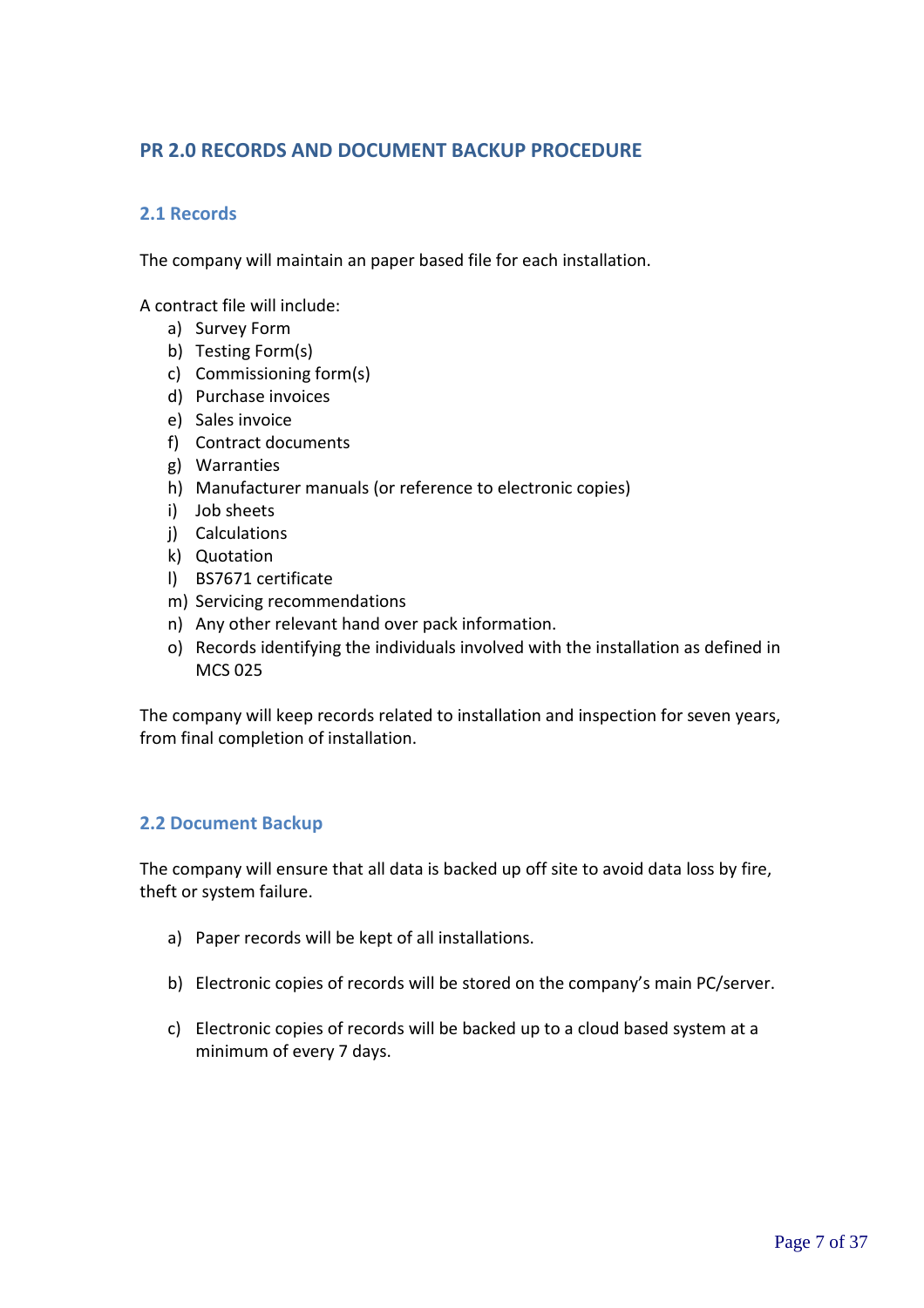# **PR 3.0 CORRECTIVE AND PREVENTATIVE ACTION AND INTERNAL REVIEW PROCEDURE**

Internal Review meetings are to be held every quarter and may be held sooner if required.

Our document **R04 Meeting Minutes** will be used to record all points raised at the meetings. This document conforms to MCS001 and specifies review criteria to be followed.

The following up to date registers and lists will be made available at all meetings and discussed:

- a) R01 Review of Company Roles & Responsibilities
- b) L06 Approved Suppliers Register
- c) L04 Manufacturer Document List
- d) L05 Required Guides and Standards
- e) L02 Instrument Calibration Register
- f) L08 Customer Complaints Register
- g) R01 Job List
- h) L07 Non-Conformity Register
- i) L11 Sub-Contractor list
- j) L03 Staff Training Register

Where corrective and preventative action is required, this will be noted in the Meeting Minutes together with any proposed closure dates. The initials of the assigned member of staff will be entered in to the Action by column.

The Nominee will report on any changes to the standard and an action plan for any changes put into place.

Absences and apologies must be noted. Any member of staff unable to attend will be able to email or call in with points for discussion at the review meeting.

Copies of the updated minutes will be forwarded to all staff present, or those intending to attend.

Where required, preventative actions will be emailed or issued to all relevant staff.

#### **3.1 Feedback**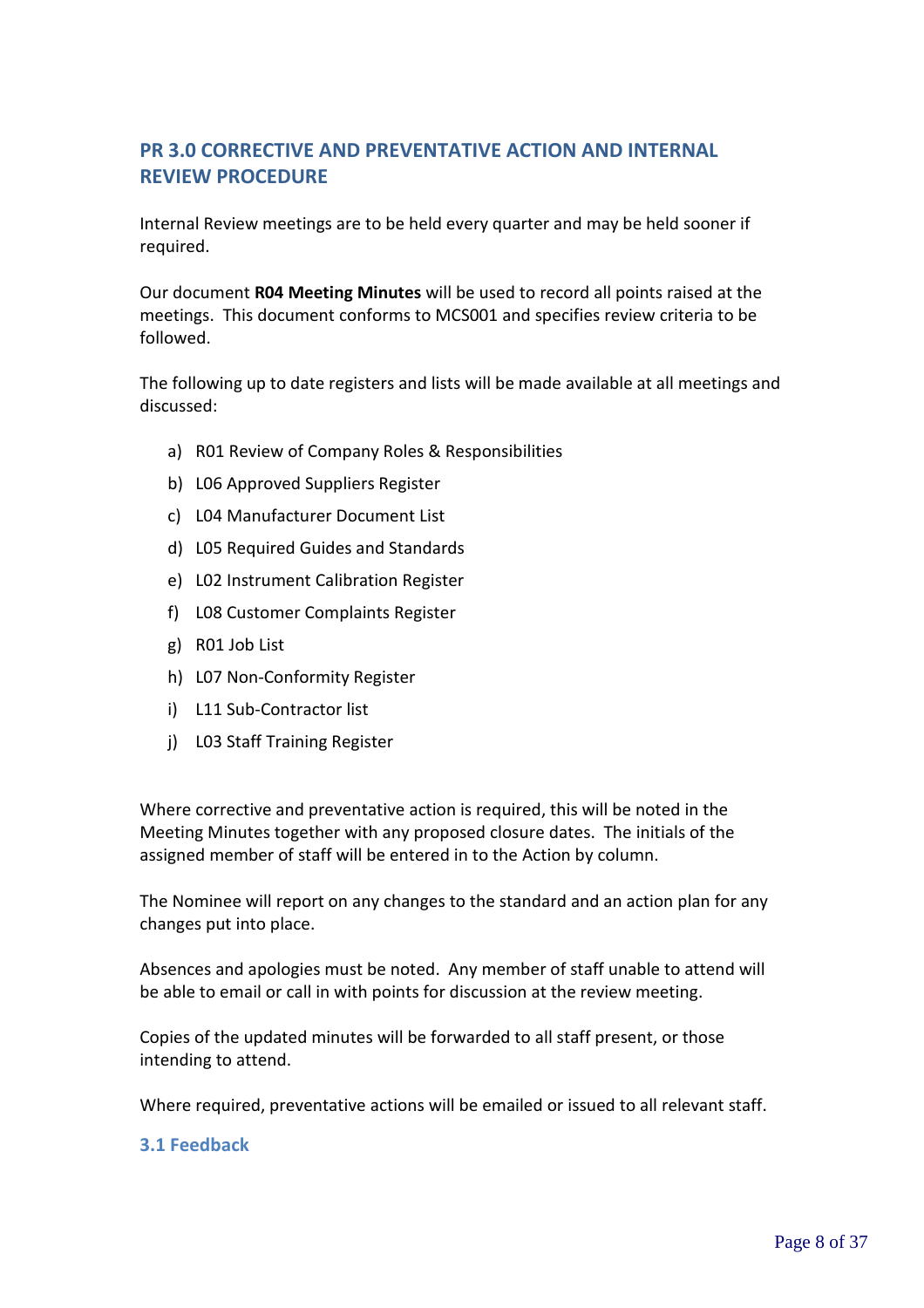Any email, written or verbal feedback from customers, employees, subcontractors or suppliers will be forwarded to the Nominee to be reviewed at the quarterly Review meetings.

The Nominee will decide if actions required to resolve any issues highlighted in any feedback are urgent and require immediate attention.

Note: PR 19.0 CUSTOMER COMPLAINTS PROCEDURE

PR 3.0 CORRECTIVE AND PREVENTATIVE ACTION AND INTERNAL REVIEW PROCEDURE

PR 8.0 NON-CONFORMITY PROCEDURE

#### **3.2 Nominated Technical Person(s)**

The MCS installation company must have in place with the Nominated Technical Person(s) a contract or agreement that clearly details the amount of time they are engaged with the company on a monthly basis. The agreement will clearly state the geographic location(s), duration, start dates and their duties.

If the Nominated Technical Person(s) is/are sub-contracted to work for the company they will be required to spend an "appropriate" amount of time working for the company. This will be proportionate to the number of installers and installations being conducted by the company.

Fig 001 is a guide of appropriate timescales.

*Fig 001*

|                                           | Average Per Month |          |     |
|-------------------------------------------|-------------------|----------|-----|
| IF: No. of Installations                  | <5                | $5-10$   | >10 |
| AND/OR: No. of Installers                 |                   | $2 - 5$  | >5  |
| THEN: No of days worked by each Nominated | Δ                 | $5 - 15$ | >15 |
| Technical Person                          |                   |          |     |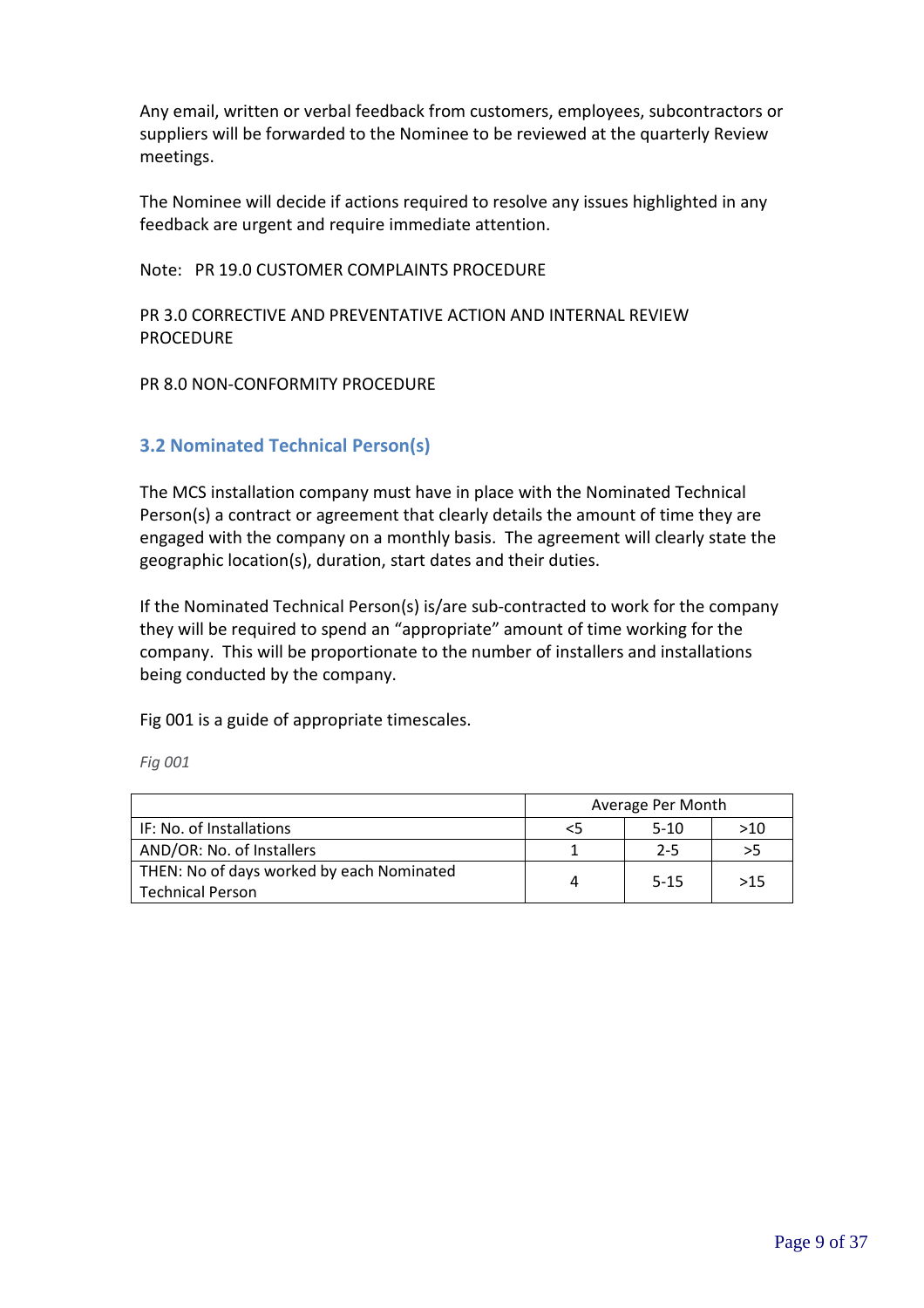#### **PR 4.0 INSTRUMENT MAINTENANCE AND CALIBRATION**

All instruments and equipment requiring regular maintenance and calibration in accordance with legislation, the standard or manufacturer guidance will be entered onto document **L02 Instrument Calibration Register**.

Instrument serial numbers will be recorded, or a specific record number will be attached, so that each instrument can be recognised for calibration and maintenance purposes.

The designated member of staff will ensure all instruments and equipment requiring calibration and maintenance are serviced at the required intervals by the approved servicing centres and the service details logged on document **L02 Instrument Calibration Register**.